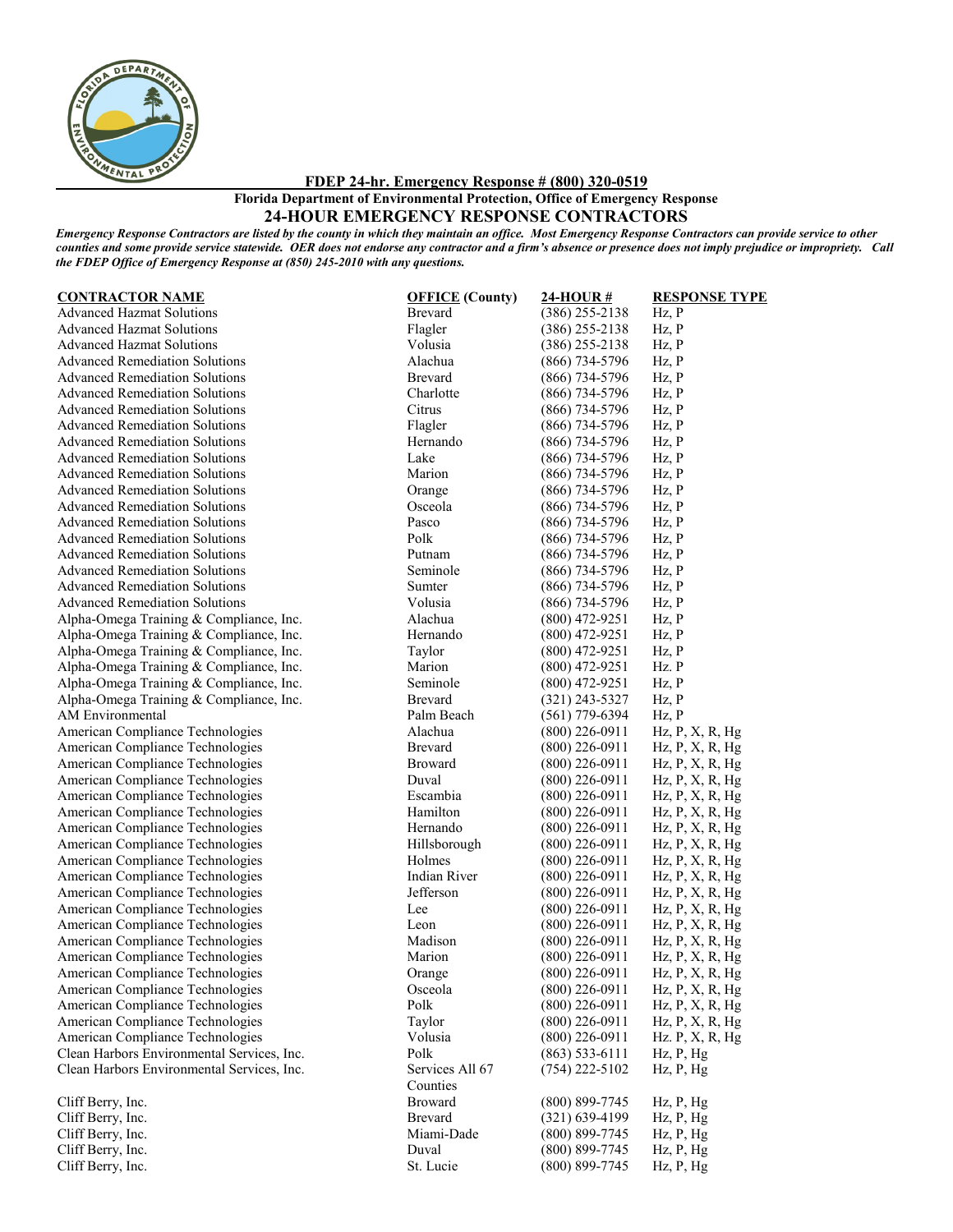| Cliff Berry, Inc.                                        | Hillsborough     | $(800)$ 899-7745                         | $Hz$ , $P$ , $Hg$             |
|----------------------------------------------------------|------------------|------------------------------------------|-------------------------------|
| Diversified Environmental Services, Inc.                 | Hillsborough     | $(813)$ 248-3256                         | $\mathbf{P}$                  |
| Environmental Hazmat Services, Inc.                      | Houston, Alabama | $(866)$ 440-8734                         | Hz, P                         |
| <b>Environmental Remediation Services</b>                | Duval            | $(800)$ 718-5598                         | $Hz$ , $P$ , $Hg$             |
| Environmental Research and Restoration                   | Broward          | $(954)$ 989-3322                         | Hz, P, X, Hg                  |
| EnviroTrac Ltd.                                          | Hillsborough     | $(813) 626 - 8443$                       | P                             |
| E. Q. Florida                                            | Hillsborough     | $(800)$ 624-5302                         | $Hz$ , $P$ , $Hg$             |
| Florida Environmental Regulation Specialists, Inc. (FER) | Charlotte        | $(866)$ 402-3777                         | Hz, P                         |
| Florida Environmental Regulation Specialists, Inc. (FER) | Lake             | $(866)$ 402-3777                         | Hz, P                         |
| Florida Environmental Regulation Specialists, Inc. (FER) | Orange           | $(866)$ 402-3777                         | Hz, P                         |
| Florida Environmental Regulation Specialists, Inc. (FER) | Alachua          | $(866)$ 402-3777                         | Hz, P                         |
| Florida Environmental Regulation Specialists, Inc. (FER) | Seminole         | $(866)$ 402-3777                         | Hz, P                         |
| Florida Environmental Regulation Specialists, Inc. (FER) | Volusia          | $(866)$ 402-3777                         | Hz, P                         |
| HEPACO, Inc.                                             | Alachua          | $(800) 888 - 7689$                       | $Hz$ , $P$ , $X$ , $R$ , $Hg$ |
| HEPACO, Inc.                                             | Brevard          | $(800) 888 - 7689$                       | $Hz$ , $P$ , $X$ , $R$ , $Hg$ |
| HEPACO, Inc.                                             | <b>Broward</b>   | $(800) 888 - 7689$                       | $Hz$ , $P$ , $X$ , $R$ , $Hg$ |
| HEPACO, Inc.                                             | Clay             | $(800) 888 - 7689$                       | $Hz$ , $P$ , $X$ , $R$ , $Hg$ |
| HEPACO, Inc.                                             | Citrus           | $(800) 888 - 7689$                       | $Hz$ , $P$ , $X$ , $R$ , $Hg$ |
| HEPACO, Inc.                                             | Columbia         | $(800) 888 - 7689$                       | $Hz$ , $P$ , $X$ , $R$ , $Hg$ |
| HEPACO, Inc.                                             | Dixie            |                                          |                               |
|                                                          | Duval            | $(800) 888 - 7689$<br>$(800) 888 - 7689$ | $Hz$ , $P$ , $X$ , $R$ , $Hg$ |
| HEPACO, Inc.                                             | Escambia         |                                          | $Hz$ , $P$ , $X$ , $R$ , $Hg$ |
| HEPACO, Inc.                                             |                  | $(800) 888 - 7689$                       | $Hz$ , $P$ , $X$ , $R$ , $Hg$ |
| HEPACO, Inc.                                             | Flagler          | $(800) 888 - 7689$                       | $Hz$ , $P$ , $X$ , $R$ , $Hg$ |
| HEPACO, Inc.                                             | Hamilton         | $(800) 888 - 7689$                       | $Hz$ , $P$ , $X$ , $R$ , $Hg$ |
| HEPACO, Inc.                                             | Hernando         | $(800) 888 - 7689$                       | $Hz$ , $P$ , $X$ , $R$ , $Hg$ |
| HEPACO, Inc.                                             | Hillsborough     | $(800) 888 - 7689$                       | $Hz$ , $P$ , $X$ , $R$ , $Hg$ |
| HEPACO, Inc.                                             | Holmes           | $(800) 888 - 7689$                       | $Hz$ , $P$ , $X$ , $R$ , $Hg$ |
| HEPACO, Inc.                                             | Indian River     | $(800) 888 - 7689$                       | $Hz$ , $P$ , $X$ , $R$ , $Hg$ |
| HEPACO, Inc.                                             | Jackson          | $(800) 888 - 7689$                       | $Hz$ , $P$ , $X$ , $R$ , $Hg$ |
| HEPACO, Inc.                                             | Jefferson        | $(800) 888 - 7689$                       | Hz, P, X, R, Hg               |
| HEPACO, Inc.                                             | Lake             | $(800) 888 - 7689$                       | $Hz$ , $P$ , $X$ , $R$ , $Hg$ |
| HEPACO, Inc.                                             | Leon             | $(800) 888 - 7689$                       | Hz, P, X, R, Hg               |
| HEPACO, Inc.                                             | Madison          | $(800) 888 - 7689$                       | $Hz$ , $P$ , $X$ , $R$ , $Hg$ |
| HEPACO, Inc.                                             | Marion           | $(800) 888 - 7689$                       | $Hz$ , $P$ , $X$ , $R$ , $Hg$ |
| HEPACO, Inc.                                             | Orange           | $(800) 888 - 7689$                       | $Hz$ , $P$ , $X$ , $R$ , $Hg$ |
| HEPACO, Inc.                                             | Osceola          | $(800) 888 - 7689$                       | $Hz$ , $P$ , $X$ , $R$ , $Hg$ |
| HEPACO, Inc.                                             | Pasco            | $(800) 888 - 7689$                       | $Hz$ , $P$ , $X$ , $R$ , $Hg$ |
| HEPACO, Inc.                                             | Pinellas         | $(800) 888 - 7689$                       | $Hz$ , $P$ , $X$ , $R$ , $Hg$ |
| HEPACO, Inc.                                             | Polk             | $(800) 888 - 7689$                       | $Hz$ , $P$ , $X$ , $R$ , $Hg$ |
| HEPACO, Inc.                                             | Putnam           | $(800) 888 - 7689$                       | $Hz$ , $P$ , $X$ , $R$ , $Hg$ |
| HEPACO, Inc.                                             | St. Johns        | $(800) 888 - 7689$                       | $Hz$ , $P$ , $X$ , $R$ , $Hg$ |
| HEPACO, Inc.                                             | Santa Rosa       | $(800) 888 - 7689$                       | $Hz$ , $P$ , $X$ , $R$ , $Hg$ |
| HEPACO, Inc.                                             | Suwanee          | $(800) 888 - 7689$                       | $Hz$ , $P$ , $X$ , $R$ , $Hg$ |
| HEPACO, Inc.                                             | Taylor           | $(800) 888 - 7689$                       | Hz, P, X, R, Hg               |
| HEPACO, Inc.                                             | Walton           | $(800) 888 - 7689$                       | $Hz$ , $P$ , $X$ , $R$ , $Hg$ |
| HEPACO, Inc.                                             | Washington       | $(800) 888 - 7689$                       | $Hz$ , $P$ , $X$ , $R$ , $Hg$ |
| HEPACO, Inc.                                             | Volusia          | $(800) 888 - 7689$                       | $Hz$ , $P$ , $X$ , $R$ , $Hg$ |
| Heritage-Crystal Clean                                   | <b>Broward</b>   | $(800)$ 235-0189                         | $Hz$ , $P$ , $Hg$             |
| Heritage-Crystal Clean                                   | Orange           | $(800)$ 235-0189                         | $Hz$ , $P$ , $Hg$             |
| Heritage-Crystal Clean                                   | St Lucie         | $(800)$ 235-0189                         | $Hz$ , $P$ , $Hg$             |
| Hoffer & Associates                                      | Charlotte        | $(941) 628 - 0205$                       | $Hz$ , $P$ , $X$ , $R$ , $Hg$ |
| Howco Environmental Services                             | Pinellas         | $(727)$ 327-8467                         | Hz, P                         |
| Hull Environmental Services                              | Duval            | $(866)$ 450-9077                         | Hz, P                         |
| Hull Environmental Services                              | Bay              | $(866)$ 450-9077                         | Hz, P                         |
| Hull Environmental Services                              | Citrus           | $(866)$ 450-9077                         |                               |
| Hull Environmental Services                              | Desoto           |                                          | Hz, P<br>Hz, P                |
| Hull Environmental Services                              |                  | $(866)$ 450-9077                         |                               |
|                                                          | Hardee           | $(866)$ 450-9077                         | Hz, P                         |
| Hull Environmental Services                              | Hernando         | $(866)$ 450-9077                         | Hz, P                         |
| Hull Environmental Services                              | Hillsborough     | $(866)$ 450-9077                         | Hz, P                         |
| Hull Environmental Services                              | Lake             | $(866)$ 450-9077                         | Hz, P                         |
| Hull Environmental Services                              | Manatee          | $(866)$ 450-9077                         | Hz, P                         |
| Hull Environmental Services                              | Marion           | $(866)$ 450-9077                         | Hz, P                         |
| Hull Environmental Services                              | Orange           | $(866)$ 450-9077                         | Hz, P                         |
| Hull Environmental Services                              | Osceola          | $(866)$ 450-9077                         | Hz, P                         |
| Hull Environmental Services                              | Pasco            | $(866)$ 450-9077                         | $Hz$ , $P$                    |
| Hull Environmental Services                              | Pinellas         | $(866)$ 450-9077                         | Hz, P                         |
| Hull Environmental Services                              | Polk             | $(866)$ 450-9077                         | Hz, P                         |
| Hull Environmental Services                              | Sarasota         | $(866)$ 450-9077                         | Hz, P                         |
| Hull Environmental Services                              | Sumter           | $(866)$ 450-9077                         | Hz, P                         |
| Incident Management Solutions, Inc.                      | Alachua          | $(352)$ 242-9621                         | Hz, P                         |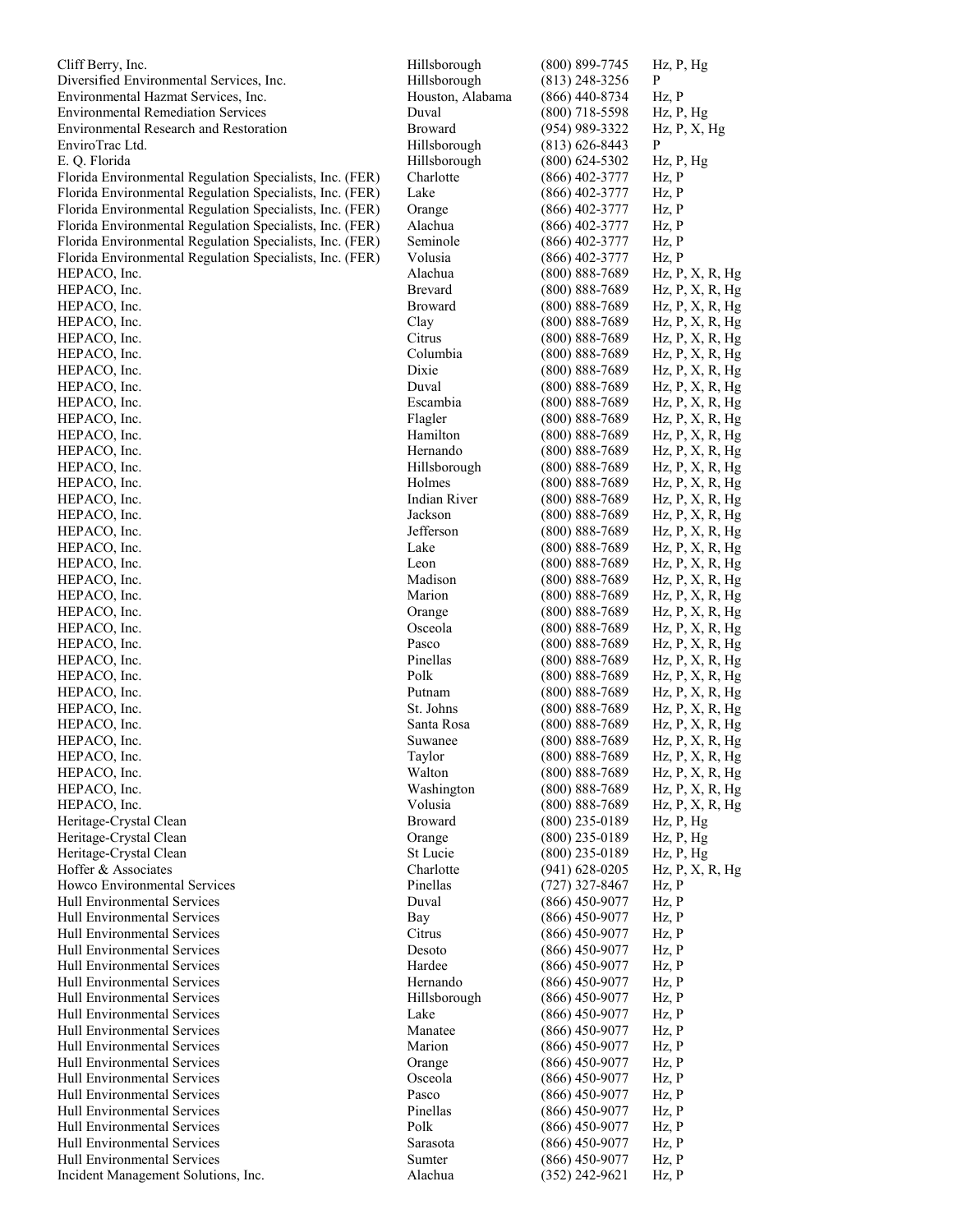| Incident Management Solutions, Inc.        | <b>Brevard</b>  | $(352)$ 242-9621   | $Hz$ , $P$                    |
|--------------------------------------------|-----------------|--------------------|-------------------------------|
| Incident Management Solutions, Inc.        | Charlotte       | $(352)$ 242-9621   | Hz, P                         |
| Incident Management Solutions, Inc.        | Citrus          | $(352)$ 242-9621   | Hz, P                         |
| Incident Management Solutions, Inc.        |                 | $(352)$ 242-9621   | Hz, P                         |
|                                            | Flagler         |                    |                               |
| Incident Management Solutions, Inc.        | Hernando        | $(352)$ 242-9621   | Hz, P                         |
| Incident Management Solutions, Inc.        | Lake            | $(352)$ 242-9621   | Hz, P                         |
| Incident Management Solutions, Inc.        | Marion          | $(352)$ 242-9621   | Hz, P                         |
| Incident Management Solutions, Inc.        | Orange          | $(352)$ 242-9621   | $Hz$ , $P$                    |
| Incident Management Solutions, Inc.        | Osceola         | $(352)$ 242-9621   | Hz, P                         |
|                                            |                 |                    |                               |
| Incident Management Solutions, Inc.        | Pasco           | $(352)$ 242-9621   | Hz, P                         |
| Incident Management Solutions, Inc.        | Polk            | $(352)$ 242-9621   | Hz, P                         |
| Incident Management Solutions, Inc.        | Putnam          | $(352)$ 242-9621   | Hz, P                         |
| Incident Management Solutions, Inc.        | Seminole        | $(352)$ 242-9621   | $Hz$ , $P$                    |
| Incident Management Solutions, Inc.        | Sumter          | $(352)$ 242-9621   | Hz, P                         |
| Incident Management Solutions, Inc.        | Volusia         | $(352)$ 242-9621   | Hz, P                         |
|                                            |                 |                    |                               |
| Jacksonville Pollution Control, Inc.       | Duval           | $(904)$ 355-4164   | P                             |
| JAM Environmental & Vacuum Services, LLC   | <b>Brevard</b>  | $(954)$ 625-2310   | $\mathbf P$                   |
| JAM Environmental & Vacuum Services, LLC   | <b>Broward</b>  | $(954) 625 - 2310$ | $\mathbf{P}$                  |
| JAM Environmental & Vacuum Services, LLC   | Charlotte       | $(954)$ 625-2310   | $\mathbf{P}$                  |
| JAM Environmental & Vacuum Services, LLC   | Collier         | $(954)$ 625-2310   | P                             |
| JAM Environmental & Vacuum Services, LLC   | Miami-Dade      | $(954)$ 625-2310   | $\mathbf{P}$                  |
|                                            |                 |                    |                               |
| JAM Environmental & Vacuum Services, LLC   | Flagler         | $(954)$ 625-2310   | $\mathbf{P}$                  |
| JAM Environmental & Vacuum Services, LLC   | Indian River    | $(954)$ 625-2310   | P                             |
| JAM Environmental & Vacuum Services, LLC   | Lee             | $(954)$ 625-2310   | P                             |
| JAM Environmental & Vacuum Services, LLC   | Martin          | $(954) 625 - 2310$ | $\mathbf{P}$                  |
| JAM Environmental & Vacuum Services, LLC   | Monroe          | $(954)$ 625-2310   | $\mathbf{P}$                  |
| JAM Environmental & Vacuum Services, LLC   | Palm Beach      |                    | P                             |
|                                            |                 | $(954)$ 625-2310   |                               |
| JAM Environmental & Vacuum Services, LLC   | St. Lucie       | $(954) 625 - 2310$ | P                             |
| Land Environmental Group                   | Alachua         | $(352) 682 - 0526$ | $\mathbf{P}$                  |
| Land Environmental Group                   | <b>Brevard</b>  | $(352) 682 - 0526$ | $\mathbf{P}$                  |
| Land Environmental Group                   | <b>Broward</b>  | $(352) 682 - 0526$ | P                             |
| Land Environmental Group                   | Citrus          | $(352) 682 - 0526$ | $\mathbf{P}$                  |
|                                            |                 | $(352) 682 - 0526$ | $\mathbf{P}$                  |
| Land Environmental Group                   | Clay            |                    |                               |
| Land Environmental Group                   | Miami-Dade      | $(352)$ 682-0526   | P                             |
| Land Environmental Group                   | Dixie           | $(352) 682 - 0526$ | P                             |
| Land Environmental Group                   | Duval           | $(352) 682 - 0526$ | P                             |
| Land Environmental Group                   | Flagler         | $(352) 682 - 0526$ | $\mathbf{P}$                  |
| Land Environmental Group                   | Hernando        | $(352) 682 - 0526$ | P                             |
| Land Environmental Group                   |                 |                    | $\mathbf{P}$                  |
|                                            | Hillsborough    | $(352)$ 682-0526   |                               |
| Land Environmental Group                   | Lake            | $(352) 682 - 0526$ | $\mathbf P$                   |
| Land Environmental Group                   | Levy            | $(352) 682 - 0526$ | P                             |
| Land Environmental Group                   | Marion          | $(352)$ 682-0526   | P                             |
| Land Environmental Group                   | Pasco           | $(352) 682 - 0526$ | P                             |
| Land Environmental Group                   | Putnam          | $(352) 682 - 0526$ | P                             |
|                                            |                 |                    |                               |
| Land Environmental Group                   | St. Johns       | $(352) 682 - 0526$ | P                             |
| Land Environmental Group                   | Sumter          | $(352) 682 - 0526$ | $\mathbf{P}$                  |
| Land Environmental Group                   | Volusia         | $(352) 682 - 0526$ | ${\bf P}$                     |
| Lewis Environmental Inc.                   | Polk            | $(800)$ 258-5585   | $Hz$ , $P$ , $Hg$             |
| LRI Disaster Services, Inc.                | <b>Broward</b>  | $(954) 683 - 8977$ | Hz, P                         |
| LRI Disaster Services, Inc.                | Dade            | $(954) 683 - 8977$ | Hz, P                         |
| LRI Disaster Services, Inc.                | Palm Beach      | $(954) 683 - 8977$ | Hz, P                         |
|                                            |                 |                    |                               |
| Landmark Green, LLC                        | <b>Broward</b>  | $(954)$ 288-6510   | Hz, P                         |
| Moran Environmental Recovery, Inc.         | Duval           | $(800)$ 359-3740   | $Hz$ , $P$ , $X$ , $R$ , $Hg$ |
| Northstar Recovery Services                | Services All 67 | $(800)$ 283-2933   | $Hz$ , P, R, Hg               |
|                                            | Counties        |                    |                               |
| Petrotech Southeast, Inc.                  | Lake            | $(800)$ 293-1743   | $Hz$ , $P$                    |
| Raider Environmental                       | <b>Broward</b>  | $(954)$ 316-0633   | Hz, P                         |
|                                            |                 |                    |                               |
| Rapid Environmental Response Services, LLC | Services All 67 | $(888)$ 450-0907   | Hz, P                         |
|                                            | Counties        |                    |                               |
| Sea Tow Daytona/Ponce                      | Volusia         | $(386)$ 767-1508   | $\mathbf{P}$                  |
| <b>SWS Environmental Services</b>          | Bay             | $(800)$ 852-8878   | $Hz$ , $P$ , $X$ , $R$ , $Hg$ |
| <b>SWS Environmental Services</b>          | <b>Broward</b>  | $(800) 852 - 8878$ | Hz, P, X, R, Hg               |
| <b>SWS Environmental Services</b>          | Escambia        | $(800)$ 852-8878   | $Hz$ , $P$ , $X$ , $R$ , $Hg$ |
|                                            |                 |                    |                               |
| <b>SWS Environmental Services</b>          | Hillsborough    | $(800)$ 852-8878   | $Hz$ , $P$ , $X$ , $R$ , $Hg$ |
| <b>SWS Environmental Services</b>          | Lee             | $(800)$ 852-8878   | $Hz$ , $P$ , $X$ , $R$ , $Hg$ |
| <b>SWS Environmental Services</b>          | Orange          | $(800)$ 852-8878   | $Hz$ , $P$ , $X$ , $R$ , $Hg$ |
| <b>SWS Environmental Services</b>          | Pinellas        | $(800)$ 852-8878   | $Hz$ , $P$ , $X$ , $R$ , $Hg$ |
| <b>SWS Environmental Services</b>          | Polk            | $(800) 852 - 8878$ | $Hz$ , $P$ , $X$ , $R$ , $Hg$ |
| Shaw Environmental                         | Lake            |                    |                               |
|                                            |                 | $(800)$ 537-9540   | Hz, P, Hg                     |
| Shaw Environmental                         | Dade            | $(800)$ 537-9540   | Hz, P, Hg                     |